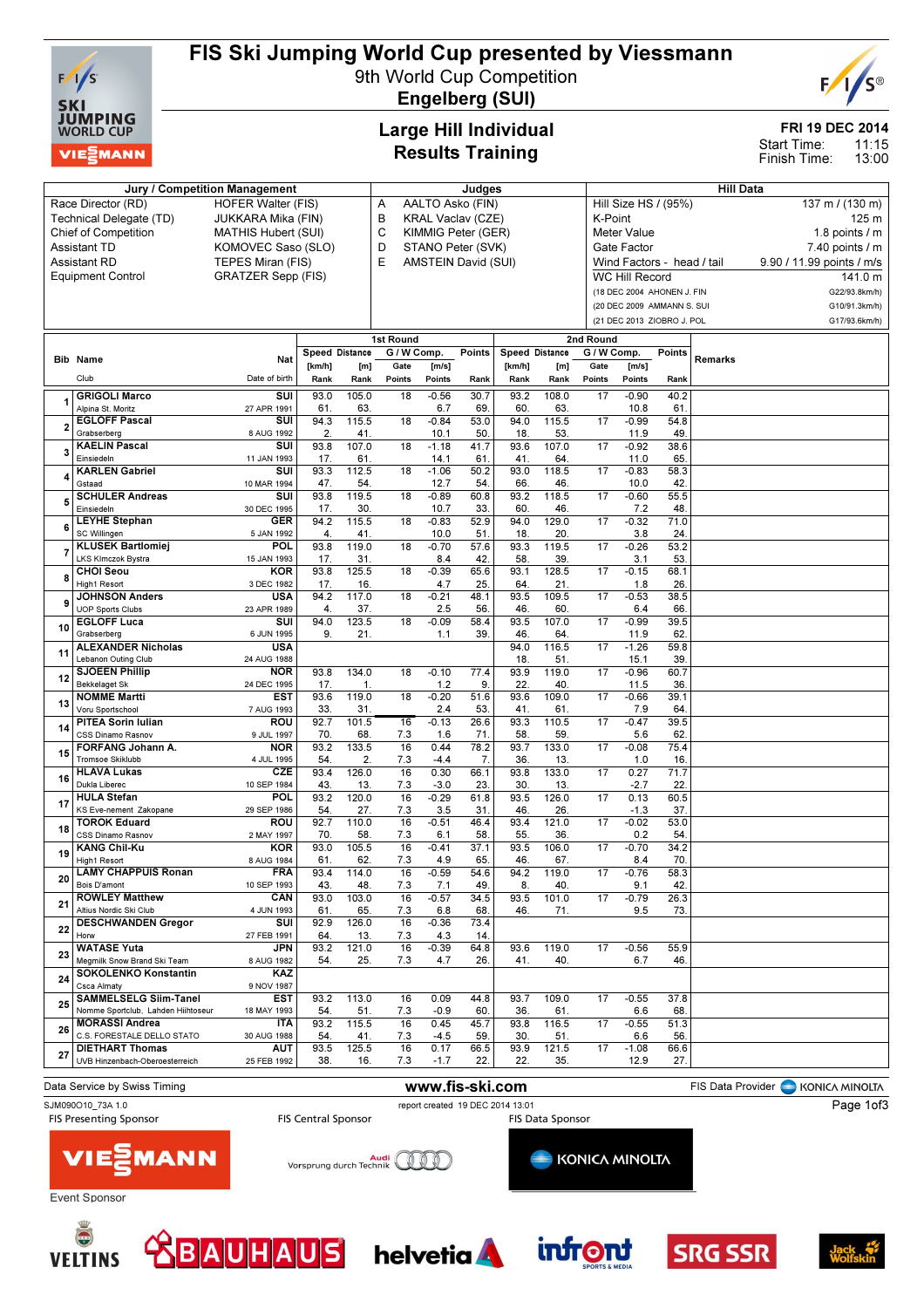

# FIS Ski Jumping World Cup presented by Viessmann

9th World Cup Competition



Engelberg (SUI)

#### Large Hill Individual Results Training

FRI 19 DEC 2014 11:15 13:00 Start Time: Finish Time:

|    |                                                                 |                           | 1st Round              |              |                        |                 |               | 2nd Round            |              |              |                 |             |         |
|----|-----------------------------------------------------------------|---------------------------|------------------------|--------------|------------------------|-----------------|---------------|----------------------|--------------|--------------|-----------------|-------------|---------|
|    | <b>Bib Name</b>                                                 | Nat                       | Speed Distance         |              | G / W Comp.            |                 | <b>Points</b> | Speed Distance       |              | G / W Comp.  |                 | Points      | Remarks |
|    |                                                                 |                           | [km/h]                 | [m]          | Gate                   | [m/s]           |               | [km/h]               | [m]          | Gate         | [m/s]           |             |         |
|    | Club                                                            | Date of birth             | Rank                   | Rank         | Points                 | Points          | Rank          | Rank                 | Rank         | Points       | Points          | Rank        |         |
| 28 | <b>ZHAPAROV Marat</b>                                           | KAZ                       | 92.7                   | 99.0         | 16                     | $-0.37$         | 24.9          | 93.5                 | 102.5        | 17           | $-1.25$         | 34.5        |         |
|    | <b>Almaty Skiclub</b><br><b>COLLOREDO Sebastian</b>             | 25 AUG 1985<br><b>ITA</b> | 70.<br>92.9            | 70.<br>113.5 | 7.3<br>16              | 4.4<br>$-0.82$  | 72.<br>56.4   | 46.<br>93.5          | 70.<br>112.5 | 17           | 15.0<br>$-1.28$ | 69.<br>52.8 |         |
| 29 | <b>GRUPPO SCIATORI FIAMME GIALLE</b>                            | 9 SEP 1987                | 64                     | 49.          | 7.3                    | 9.8             | 46.           | 46                   | 58.          |              | 15.3            | 55.         |         |
|    | <b>ITO Kenshiro</b>                                             | JPN                       | 93.4                   | 115.0        | 16                     | $-1.13$         | 62.8          | 93.9                 | 124.5        | 17           | $-0.53$         | 65.5        |         |
| 30 | Megmilk Snow Brand Ski Team                                     | 8 JAN 1990                | 43.                    | 46.          | 7.3                    | 13.5            | 28.           | 22.                  | 30.          |              | 6.4             | 30          |         |
| 31 | ZOGRAFSKI Vladimir                                              | <b>BUL</b>                | 93.2                   | 113.0        | 16                     | $-1.01$         | 57.8          | 92.6                 | 119.0        | 17           | $-0.01$         | 49.3        |         |
|    | <b>NSA</b><br><b>ZNISZCZOL Aleksander</b>                       | 14 JUL 1993<br>POL        | 54<br>93.7             | 51.<br>113.5 | 7.3<br>16              | 12.1<br>$-0.82$ | 41.<br>56.4   | 73.<br>93.5          | 40.<br>117.0 | 17           | 0.1<br>$-0.77$  | 57.<br>54.8 |         |
| 32 | <b>KS Wisla Wisla</b>                                           | 8 MAR 1994                | 26.                    | 49.          | 7.3                    | 9.8             | 46.           | 46.                  | 50.          |              | 9.2             | 49.         |         |
| 33 | <b>MAKSIMOCHKIN Mikhail</b>                                     | <b>RUS</b>                | 92.8                   | 85.0         | 16                     | $-0.67$         | 3.3           | 92.7                 | 101.0        | 17           | $-1.06$         | 29.5        |         |
|    | Nizhniy Novgorod                                                | 29 AUG 1993               | 68                     | 73.          | 7.3                    | 8.0             | 73.           | 71.                  | 71.          |              | 12.7            | 72.         |         |
| 34 | <b>SAKUYAMA Kento</b><br>Kitano Construction Corp.Ski Team      | <b>JPN</b><br>3 JUL 1990  | 93.3<br>47.            | 126.5<br>12. | 16<br>7.3              | $-0.71$<br>8.5  | 78.5<br>5.    | 93.7<br>36.          | 125.5<br>28  | 17           | $-1.31$<br>15.7 | 76.6<br>14. |         |
|    | <b>HAZETDINOV Ilmir</b>                                         | <b>RUS</b>                | 93.7                   | 117.0        | 16                     | $-0.56$         | 59.6          | 94.3                 | 114.0        | 17           | $-1.41$         | 57.1        |         |
| 35 | <b>CSKA</b>                                                     | 28 OCT 1991               | 26.                    | 37.          | 7.3                    | 6.7             | 35.           | 6.                   | 56.          |              | 16.9            | 45          |         |
| 36 | <b>LOITZL Wolfgang</b><br><b>WSC Bad Mitterndorf-Steiermark</b> | AUT<br>13 JAN 1980        | 93.8<br>17.            | 124.0<br>20. | 16<br>7.3              | $-0.15$<br>1.8  | 67.3<br>19.   | 94.2<br>8.           | 119.0<br>40. | 17           | $-0.82$<br>9.8  | 59.0<br>40. |         |
|    | <b>KUBACKI Dawid</b>                                            | POL                       | 92.9                   | 121.0        | 16                     | $-0.10$         | 61.3          | 93.9                 | 121.0        | 17           | $-0.37$         | 57.2        |         |
| 37 | TS Wisla Zakopane                                               | 12 MAR 1990               | 64                     | 25.          | 7.3                    | 1.2             | 32.           | 22.                  | 36.          |              | 4.4             | 44.         |         |
| 38 | <b>KOIVURANTA Anssi</b>                                         | <b>FIN</b>                | 93.5                   | 113.0        | 16                     | $-1.40$         | 62.5          | 94.2                 | 125.0        | 17           | $-0.17$         | 62.0        |         |
|    | Kuusamon Erä-Veikot                                             | 3 JUL 1988<br><b>POL</b>  | 38.<br>93.7            | 51.<br>97.5  | 7.3<br>17              | 16.8<br>$-2.15$ | 30.<br>39.9   | 8.<br>93.4           | 29.<br>126.0 | 17           | 2.0<br>0.03     | 34.<br>61.5 |         |
| 39 | <b>MURANKA Klemens</b><br>TS Wisla Zakopane                     | 31 AUG 1994               | 26.                    | 72.          | 3.6                    | 25.8            | 63.           | 55.                  | 26.          |              | $-0.3$          | 35          |         |
| 40 | <b>DEZMAN Nejc</b>                                              | SLO                       | 94.1                   | 101.5        | 17                     | $-1.32$         | 37.1          | 93.8                 | 126.5        | 17           | $-0.15$         | 64.5        |         |
|    | SK Triglav Kranj                                                | 7 DEC 1992                | 6.                     | 68.          | 3.6                    | 15.8            | 65.           | 30.                  | 23.          |              | 1.8             | 31.         |         |
| 41 | ZIOBRO Jan<br><b>WKS Zakopane</b>                               | POL<br>24 JUN 1991        | 93.3<br>47.            | 115.0<br>46. | 17<br>3.6              | $-1.15$<br>13.8 | 59.4<br>36.   | 93.0<br>66.          | 129.5<br>19. | 17           | $-0.45$<br>5.4  | 73.5<br>18. |         |
|    | <b>TOCHIMOTO Shohei</b>                                         | JPN                       | 92.9                   | 115.5        | 17                     | $-0.93$         | 57.6          | 92.7                 | 115.5        | 17           | $-0.92$         | 53.9        |         |
| 42 | Megmilk Snow Brand Ski Team                                     | 21 DEC 1989               | 64                     | 41.          | 3.6                    | 11.1            | 42.           | 71.                  | 53.          |              | 11.0            | 52.         |         |
| 43 | <b>JANDA Jakub</b><br>Dukla Liberec                             | CZE                       | 93.8                   | 112.0        | 17                     | $-1.00$         | 52.2          | 93.5                 | 104.5        | 17           | $-1.28$         | 38.4        |         |
|    | <b>PEIER Killian</b>                                            | 27 APR 1978<br>SUI        | 17.<br>93.9            | 55.<br>118.5 | 3.6<br>17              | 12.0<br>$-1.16$ | 52.<br>65.8   | 46.<br>93.7          | 69.<br>119.0 | 17           | 15.3<br>$-1.42$ | 67<br>66.2  |         |
| 44 | Vallee du Joux                                                  | 28 MAR 1995               | 12.                    | 33.          | 3.6                    | 13.9            | 24.           | 36.                  | 40.          |              | 17.0            | 29.         |         |
| 45 | <b>TEPES Jurij</b><br>SD Dolomiti                               | <b>SLO</b>                | 94.0                   | 112.0        | 17                     | $-1.36$         | 56.5          | 93.8                 | 105.5        | 17           | $-1.56$         | 43.6        |         |
|    | <b>LANISEK Anze</b>                                             | 14 FEB 1989<br>SLO        | 9.<br>93.8             | 55.<br>103.0 | 3.6<br>$\overline{17}$ | 16.3<br>$-1.20$ | 45.<br>38.4   | 30.<br>94.2          | 68<br>107.0  | 17           | 18.7<br>$-1.67$ | 60.<br>47.6 |         |
| 46 | <b>Ssk Menges</b>                                               | 20 APR 1996               | 17.                    | 65.          | 3.6                    | 14.4            | 64.           | 8.                   | 64.          |              | 20.0            | 59          |         |
| 47 | <b>DESCOMBES SEVOIE Vincent</b>                                 | <b>FRA</b>                | 93.7                   | 120.0        | $\overline{17}$        | $-1.18$         | 68.7          | 93.9                 | 113.5        | 17           | $-1.60$         | 58.5        |         |
|    | Douanes - Chamonix                                              | 9 JAN 1984                | 26.                    | 27.          | 3.6                    | 14.1            | 17.           | 22.                  | 57.          |              | 19.2            | 41          |         |
| 48 | <b>VASSILIEV Dimitry</b><br>Ufa Dinamo                          | <b>RUS</b><br>26 DEC 1979 | 94.1<br>6.             | 99.0<br>70.  | $\overline{17}$<br>3.6 | $-1.07$<br>12.8 | 29.6<br>70.   | 94.1<br>16.          | 100.5<br>73. | 17           | $-1.38$<br>16.5 | 32.4<br>71. |         |
| 49 | <b>BRESADOLA Davide</b>                                         | <b>ITA</b>                | 93.8                   | 118.0        | 17                     | $-0.98$         | 62.7          | 93.7                 | 115.0        | 17           | $-1.16$         | 55.9        |         |
|    | C.S. Esercito                                                   | 10 SEP 1988               | 17.                    | 36.          | 3.6                    | 11.7            | 29.           | 36.                  | 55.          |              | 13.9            | 46          |         |
| 50 | <b>WANK Andreas</b><br>SC Hinterzarten                          | <b>GER</b><br>18 FEB 1988 | 94.7<br>$\mathbf{1}$ . | 127.0        | 17<br>3.6              | $-0.59$<br>7.1  | 74.3<br>12.   | 95.1<br>$\mathbf{1}$ | 127.5<br>22. | 18           | $-0.89$<br>10.7 | 71.6<br>23. |         |
|    | <b>LARINTO Ville</b>                                            | <b>FIN</b>                | 92.7                   | 11.<br>107.5 | 16                     | $-1.01$         | 47.9          | 93.9                 | 122.5        | $-3.6$<br>18 | $-0.71$         | 60.4        |         |
| 51 | Lahden Hiihtoseura                                              | 11 APR 1990               | 70.                    | 60.          | 7.3                    | 12.1            | 57.           | 22.                  | 34.          | $-3.6$       | 8.5             | 38.         |         |
| 52 | <b>TANDE Daniel-Andre</b>                                       | <b>NOR</b>                | 93.6                   | 110.0        | 16                     | $-0.75$         | 49.3          | 94.4                 | 117.5        | 18           | $-0.43$         | 48.1        |         |
|    | Kongsberg If<br><b>FREITAG Richard</b>                          | 24 JAN 1994<br>GER        | 33.<br>93.3            | 58.<br>115.5 | 7.3<br>16              | 9.0<br>$-0.60$  | 55.<br>57.4   | 4.<br>94.2           | 49.<br>134.0 | $-3.6$<br>18 | 5.2<br>$-0.41$  | 58<br>77.5  |         |
| 53 | SG Nickelhuette Aue                                             | 14 AUG 1991               | 47.                    | 41.          | 7.3                    | 7.2             | 44.           | 8.                   | 8.           | $-3.6$       | 4.9             | 12.         |         |
| 54 | <b>NEUMAYER Michael</b>                                         | <b>GER</b>                | 93.4                   | 116.0        | 16                     | $-1.01$         | 63.2          | 94.5                 | 131.0        | 18           | $-0.48$         | 73.0        |         |
|    | SC 1906 Oberstdorf<br><b>MAEAETTAE Jarkko</b>                   | 15 JAN 1979<br><b>FIN</b> | 43.<br>92.8            | 40.<br>102.5 | 7.3<br>16              | 12.1<br>$-1.22$ | 27.<br>41.4   | 3.<br>93.6           | 17.<br>124.5 | -3.6<br>18   | 5.8<br>$-0.63$  | 19.<br>63.1 |         |
| 55 | Kainuun Hiihtoseura                                             | 28 DEC 1994               | 68.                    | 67.          | 7.3                    | 14.6            | 62.           | 41.                  | 30.          | -3.6         | 7.6             | 33.         |         |
| 56 | <b>MATURA Jan</b>                                               | <b>CZE</b>                | 93.2                   | 111.0        | 16                     | $-1.08$         | 55.0          | 94.1                 | 118.5        | 18           | $-0.79$         | 54.2        |         |
|    | Dukla Liberec<br><b>BOYARINTSEV Vladislav</b>                   | 29 JAN 1980<br><b>RUS</b> | 54.<br>93.3            | 57.<br>105.0 | 7.3<br>17              | 12.9<br>$-0.67$ | 48.<br>35.6   | 16.<br>93.9          | 46.<br>124.0 | $-3.6$<br>18 | 9.5<br>$-0.81$  | 51.<br>64.3 |         |
| 57 | <b>CSKA</b>                                                     | 31 OCT 1994               | 47.                    | 63.          | 3.6                    | 8.0             | 67.           | 22.                  | 33.          | $-3.6$       | 9.7             | 32.         |         |
| 58 | <b>ZYLA Piotr</b>                                               | <b>POL</b>                | 93.6                   | 131.5        | 17                     | $-0.28$         | 78.7          | 94.0                 | 135.5        | 18           | $-0.19$         | 77.6        |         |
|    | <b>KS Wisla Wisla</b><br><b>KOFLER Andreas</b>                  | 16 JAN 1987<br><b>AUT</b> | 33.<br>93.9            | 3.<br>126.0  | 3.6<br>17              | 3.4<br>$-0.10$  | 4.<br>66.6    | 18.<br>94.6          | 5.<br>134.0  | $-3.6$<br>18 | 2.3<br>$-0.02$  | 11.<br>72.8 |         |
| 59 | SV Innsbruck-Bergisel-Tirol                                     | 17 MAY 1984               | 12.                    | 13.          | 3.6                    | $1.2$           | 21.           | 2.                   | 8.           | $-3.6$       | 0.2             | 20.         |         |
| 60 | <b>KRANJEC Robert</b>                                           | <b>SLO</b>                | 93.7                   | 128.0        | 17                     | $-0.18$         | 71.2          | 94.4                 | 136.0        | 18           | $-0.01$         | 76.3        |         |
|    | SK Triglav Kranj                                                | 16 JUL 1981               | 26.                    | 10.          | 3.6                    | 2.2             | 15.           | 4.                   | 4.           | $-3.6$       | 0.1             | 15.         |         |